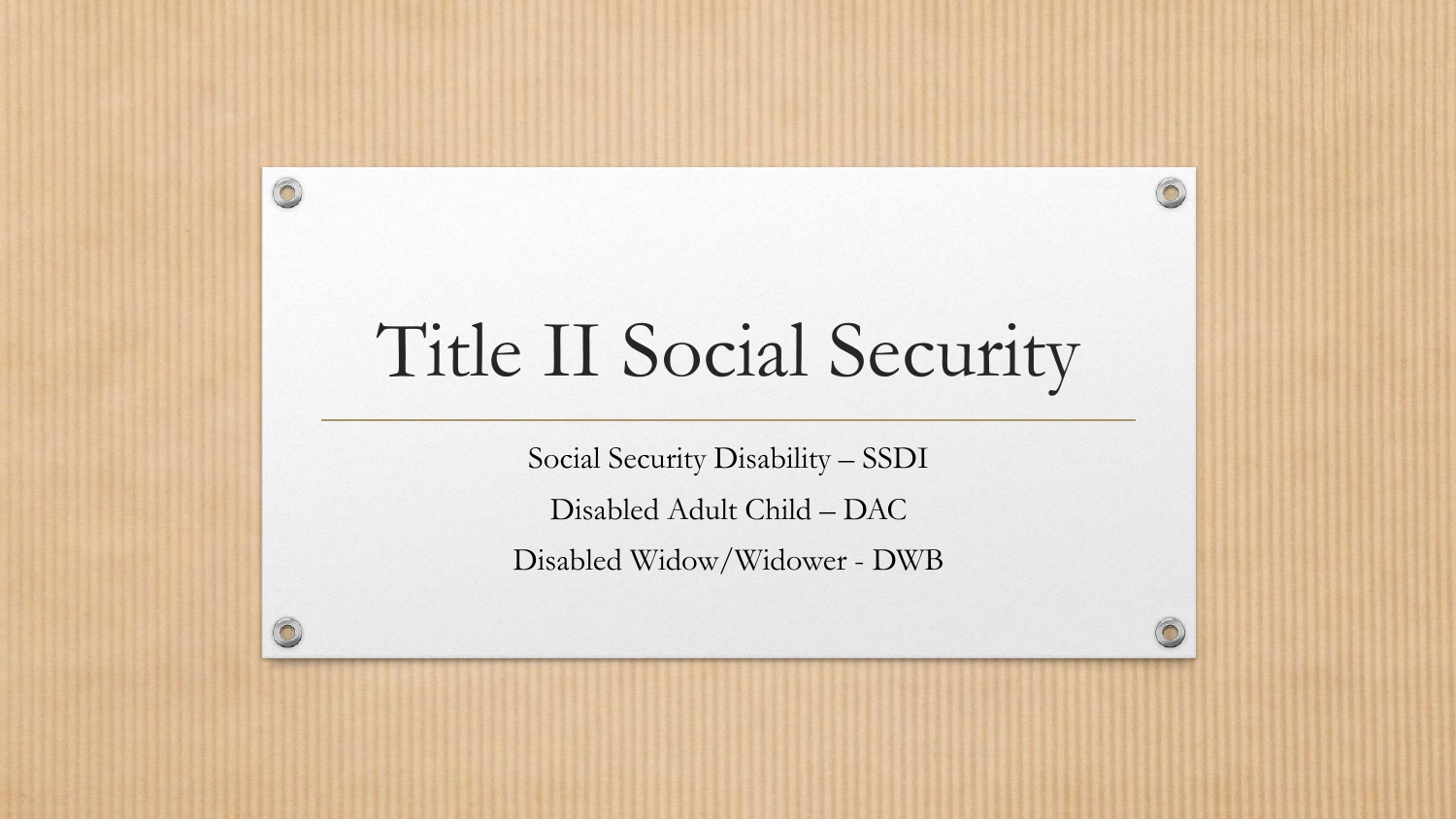#### **What are Title II benefits?**

All Title II benefits are based on someone's work record - SSDI is based on your own work record DAC is based on a parent's and grandparent's work record DWB – is based on a spouse's work record



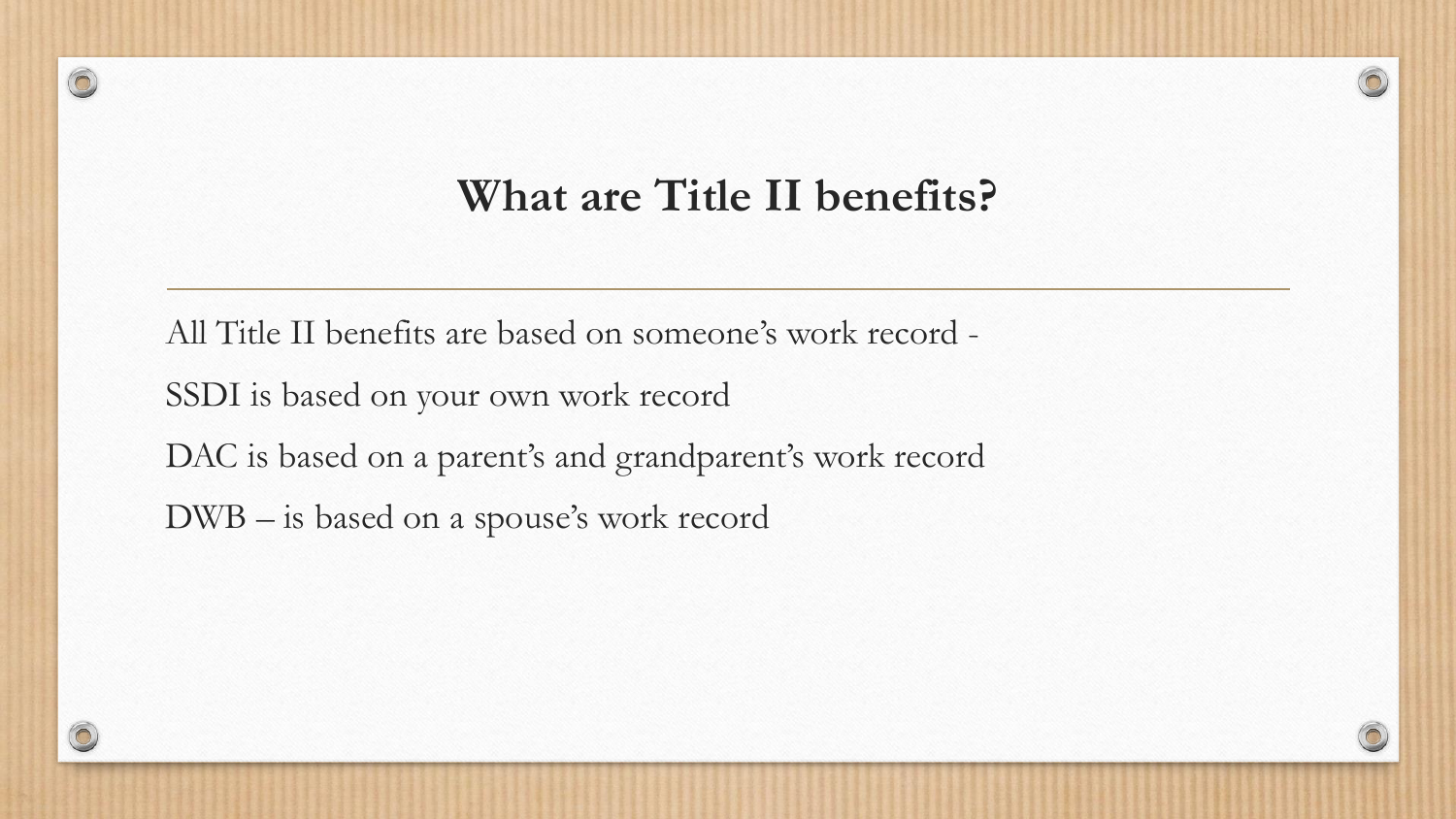#### **How do you get these benefits?**

You (or your spouse or parents) must first have worked in a job paying FICA taxes and earned enough work credits.

You must have a medical condition that meets Social Security's definition of disability – (will last beyond 12 months or expected to result in death).

You must not be able to work at a Substantial Gainful Activity Amount (SGA) level (more on this coming up).

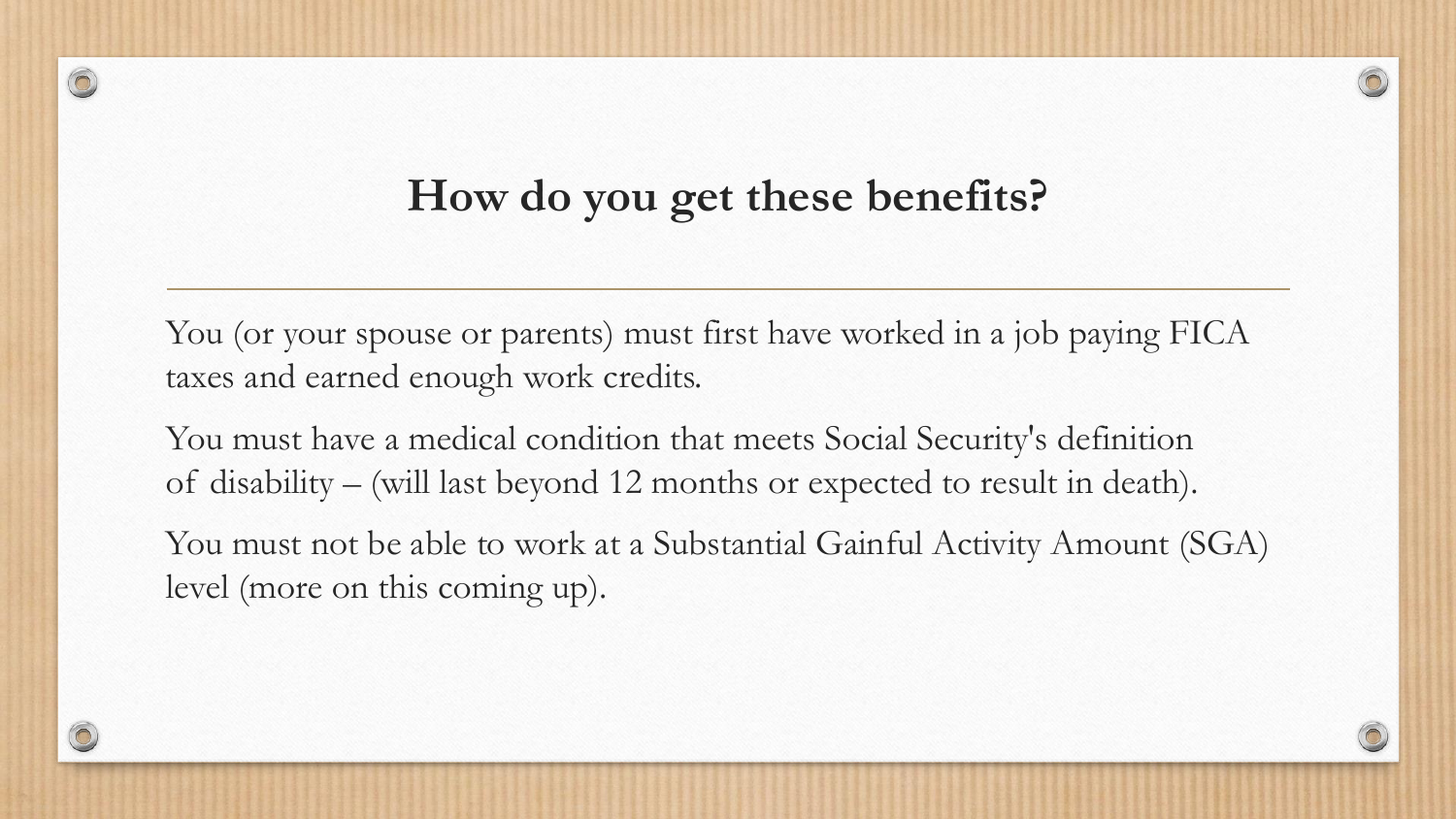#### **What is an Auxiliary Benefit?**

Auxiliary benefits are for the children and/or spouse of a disabled or deceased worker.

The benefits received by children may continue past age 18 if they are disabled and then it may continue as a Disabled Adult Child benefit (DAC).

If the child is not disabled the benefit ends at age 18 or 19 if still in high school.

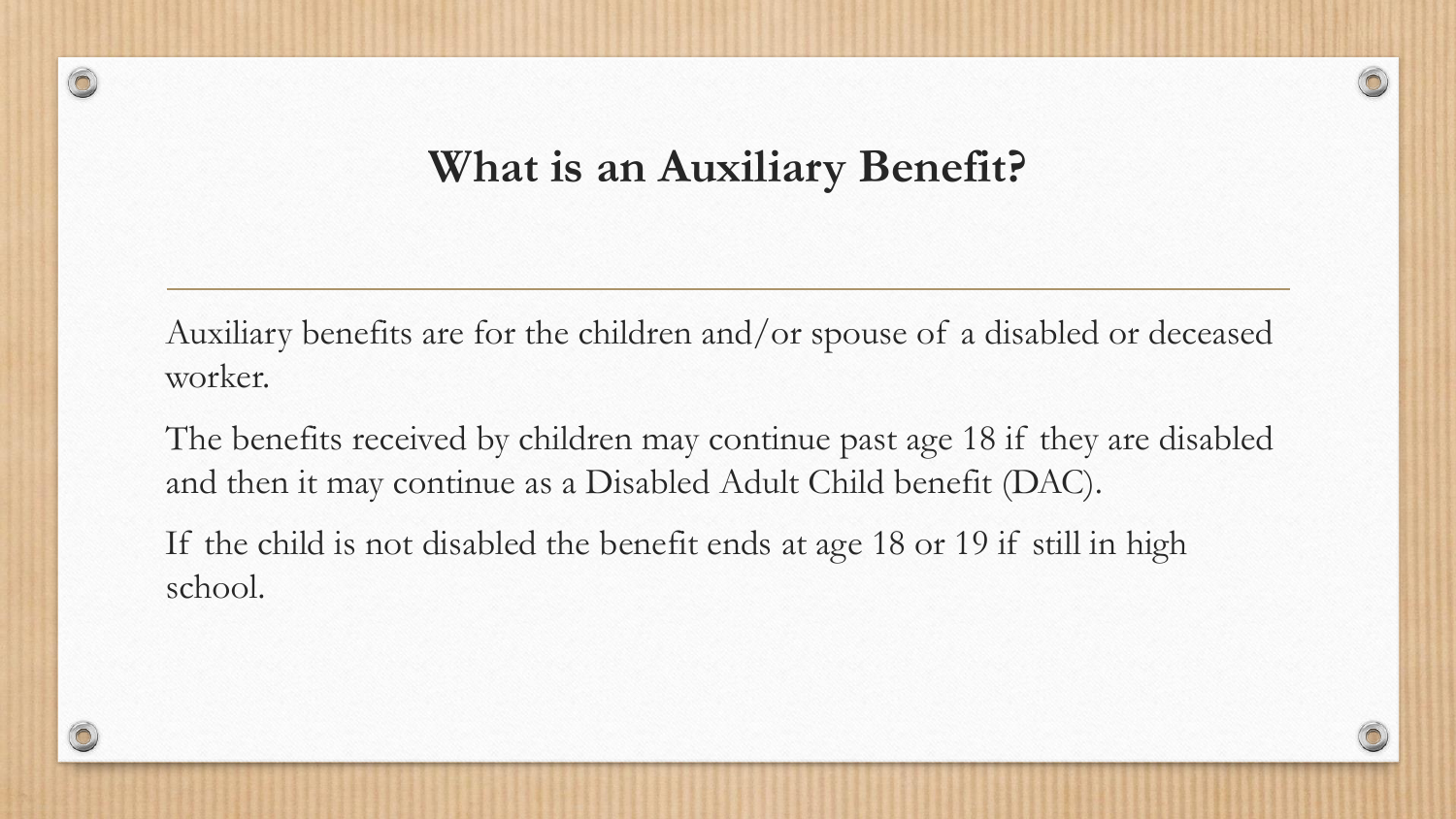#### **Can I work while getting SSDI?**

 $\sqrt{2}$ 

Definitely!

There are work incentives that have been created to assist you with going to work while still receiving benefits and it starts with a Trial Work Period (TWP)

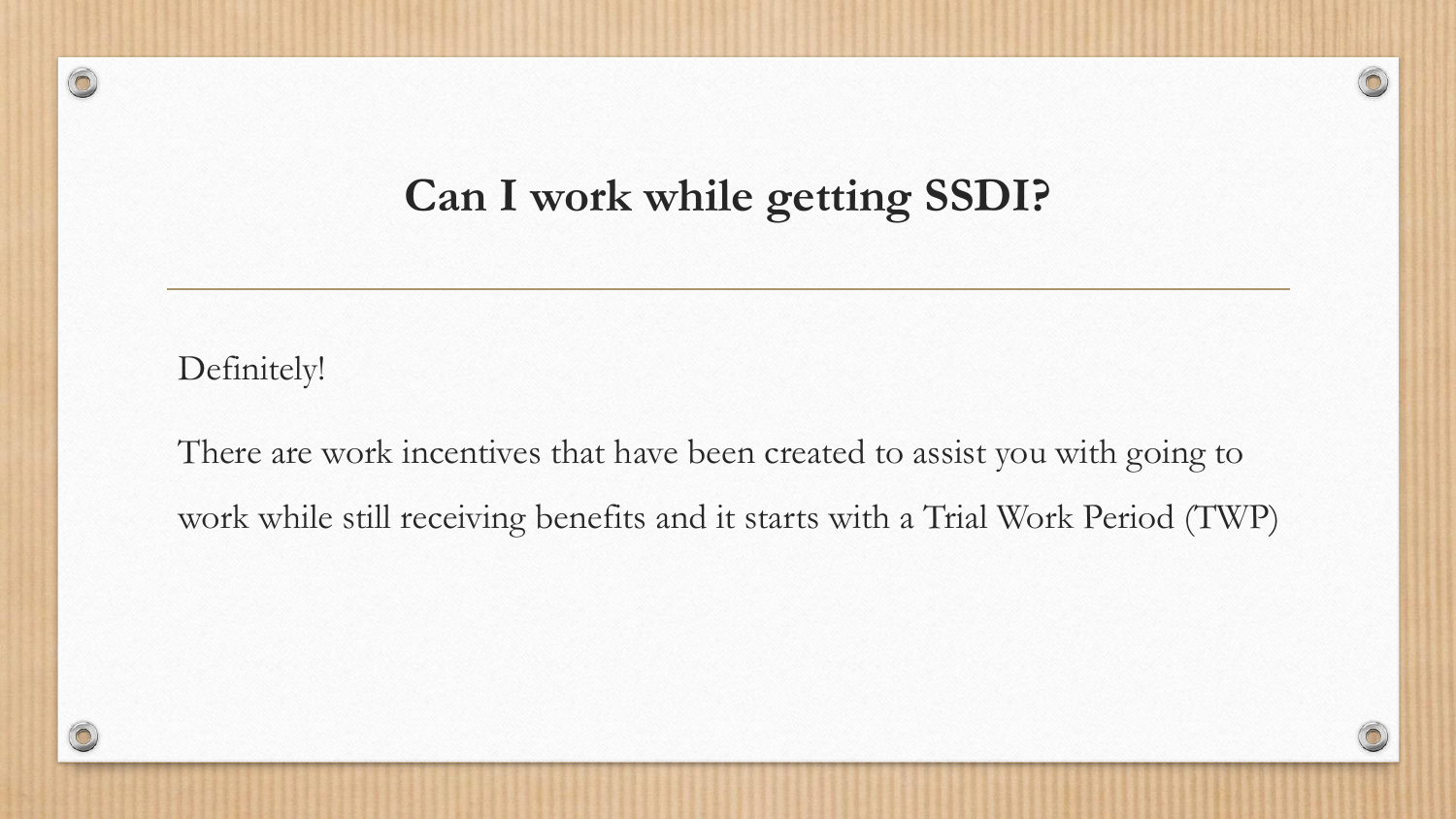#### **How does the TWP help you?**

If you are earning over \$880 gross per month in 2019 and you haven't used all of these months previously you are using a Trial Work Period.

During the TWP you can earn as much as you are able and keep your benefits!

The TWP continues until you accumulate nine TWP service months (not necessarily consecutive) within a rolling 60-month period.

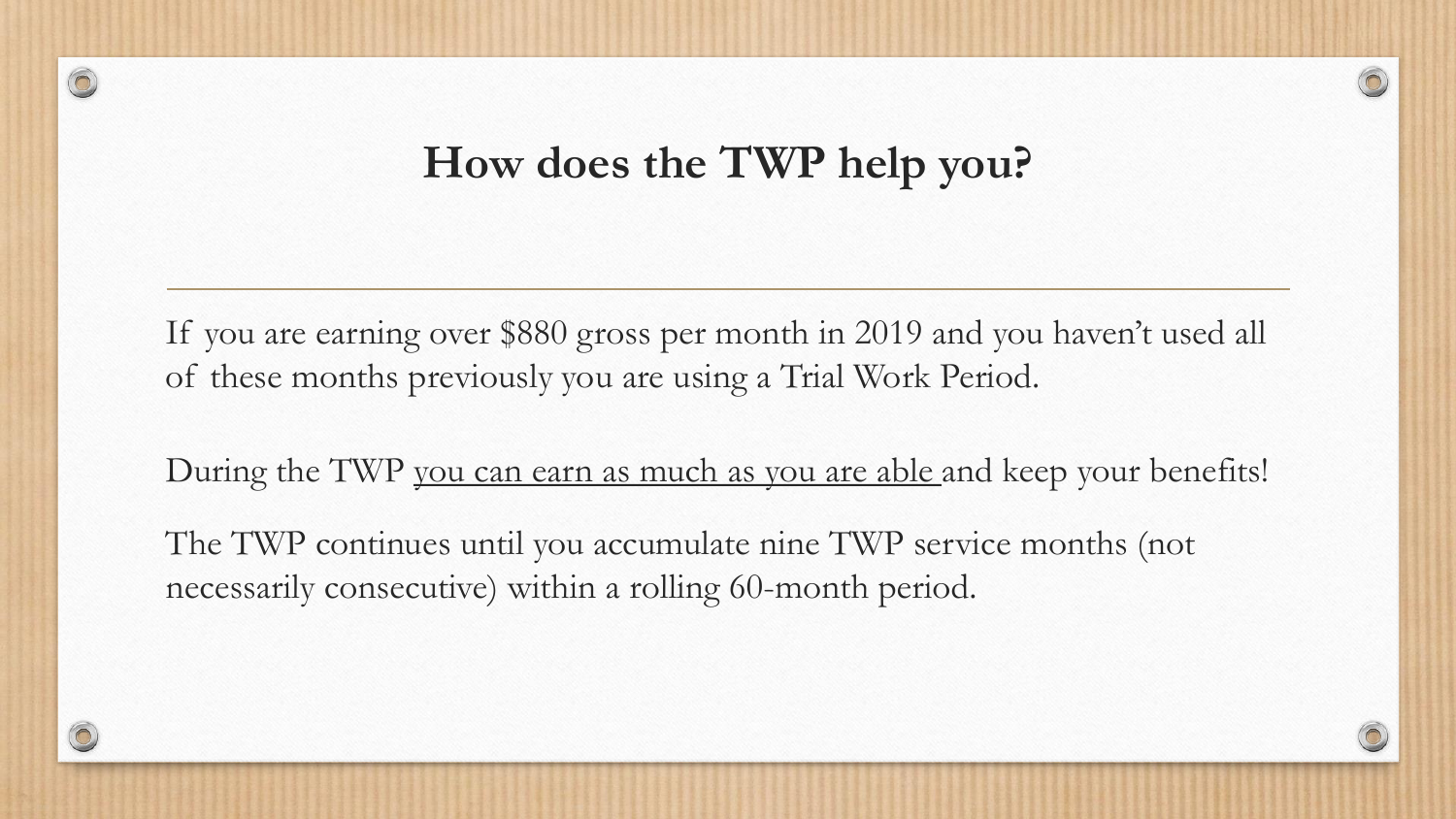#### **Example Trial Work Periods**

- Bob has been getting \$1,250 in Social Security Disability Insurance for two years. He received employment assistance from Michigan Rehabilitation Services and benefits counseling from Disability Network SWMI and realizes he is able to return to work and have a much higher financial outcome.
- Bob starts a full-time job earning \$3,000 gross per month. He is able to keep his \$1,250 SSDI for nine months because he is using the Trial Work Period.
- The TWPs are counted consecutively because he is over the 2019 amount of \$880 per month. During the TWPs Bob's income is \$4,250 per month (SSDI + Earned Income).

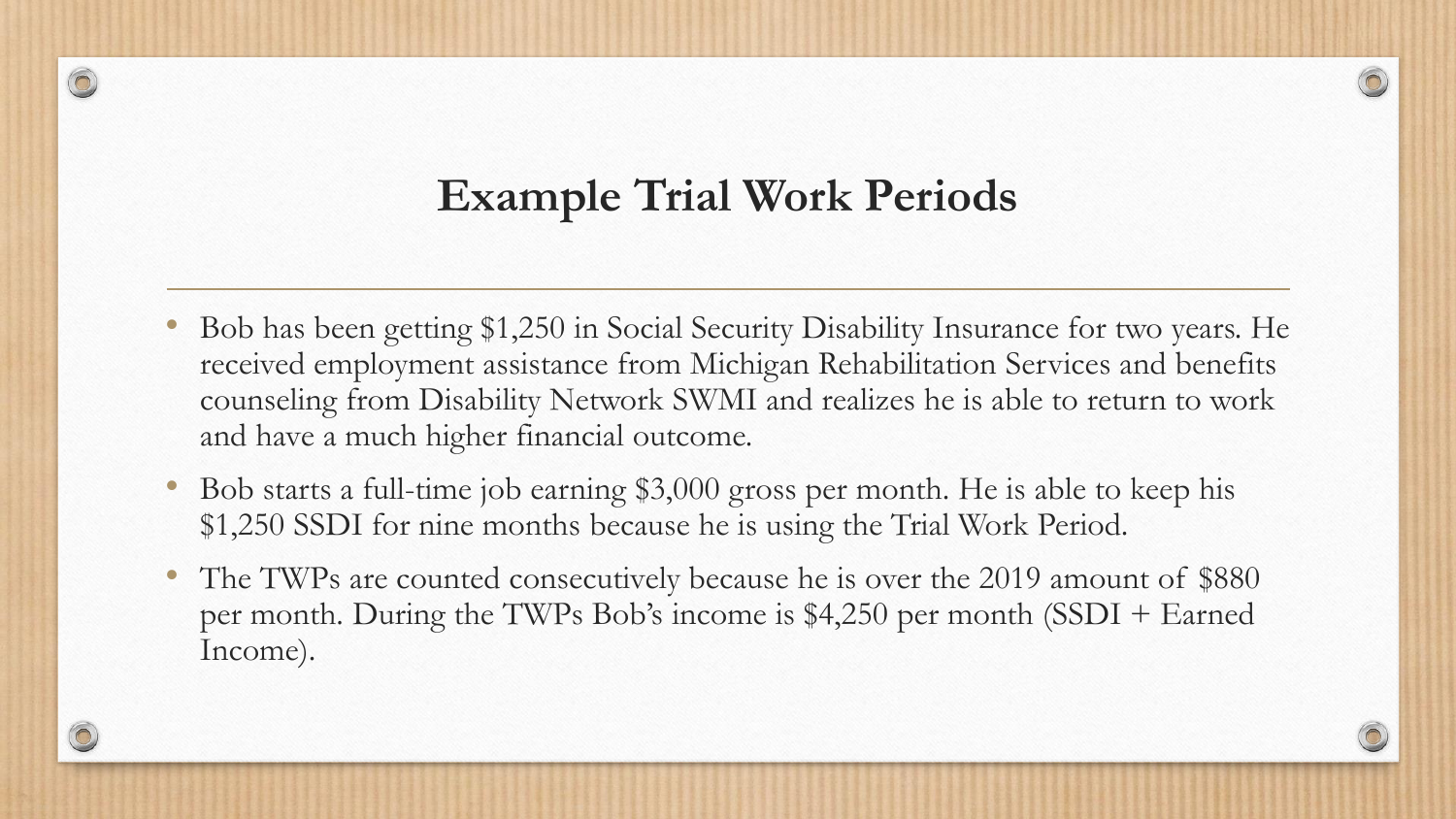#### **What happens when you complete your TWP?**

• You move right into the **Extended Period of Eligibility or EPE**. The EPE begins the month after the Trial Work Period (TWP) ends, even if you are not working that month and lasts 36 consecutive months.

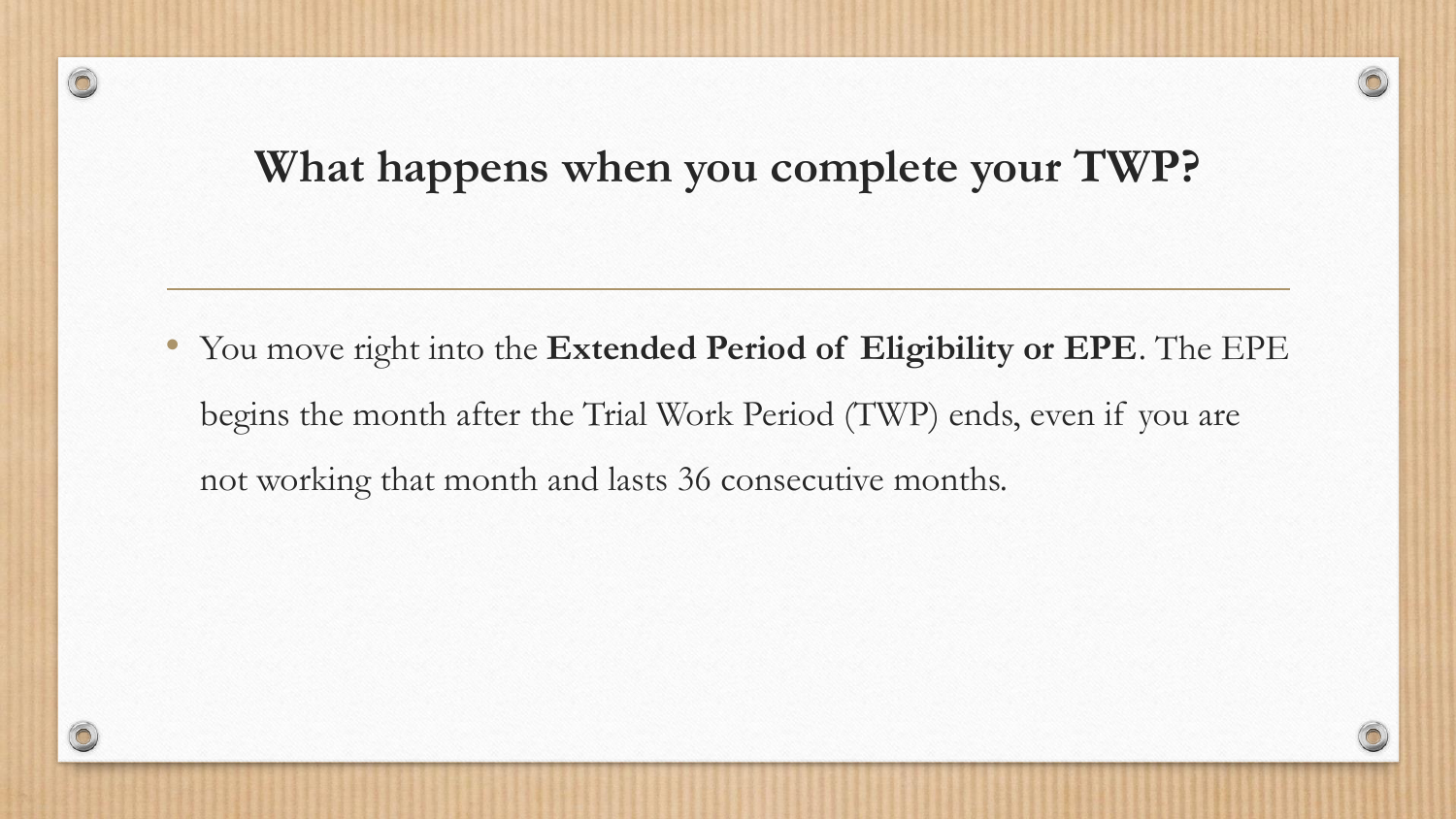#### **How does the EPE help you?**

 $\circledcirc$ 

During the 36-month Extended Period of Eligibility you get benefits for all months your earnings are below the **substantial gainful activity (SGA)** level *[\$1,220 nonblind/\$2,040 blind]*.

Cash benefits are suspended for months your earnings are over the SGA level. If your earnings fall below the SGA level in the re-entitlement period, your benefits start again.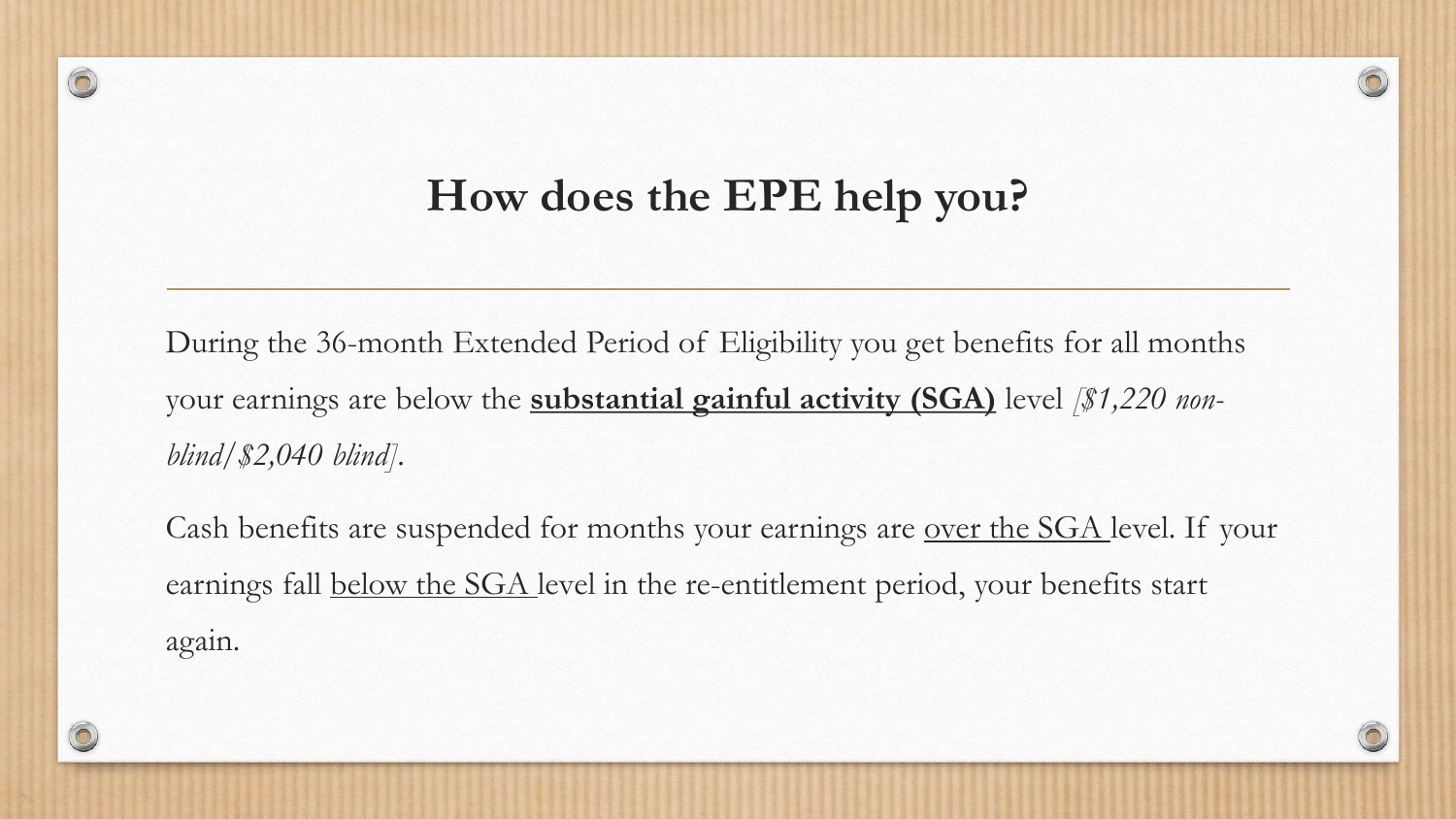#### **I'm in the EPE, now what?**

- The very next month after the last  $(9<sup>th</sup>)$  Trial Work Period month Bob moved into the Extended Period of Eligibility (EPE). His gross earnings of \$3,000 puts him over the Substantial Gainful Activity (SGA) amount (\$1,220 in 2019).
- Bob will get his SSDI check for the first three months of the EPE because he gets a Cessation Month and Grace Period. After that he will not get his benefit check because he is over SGA.

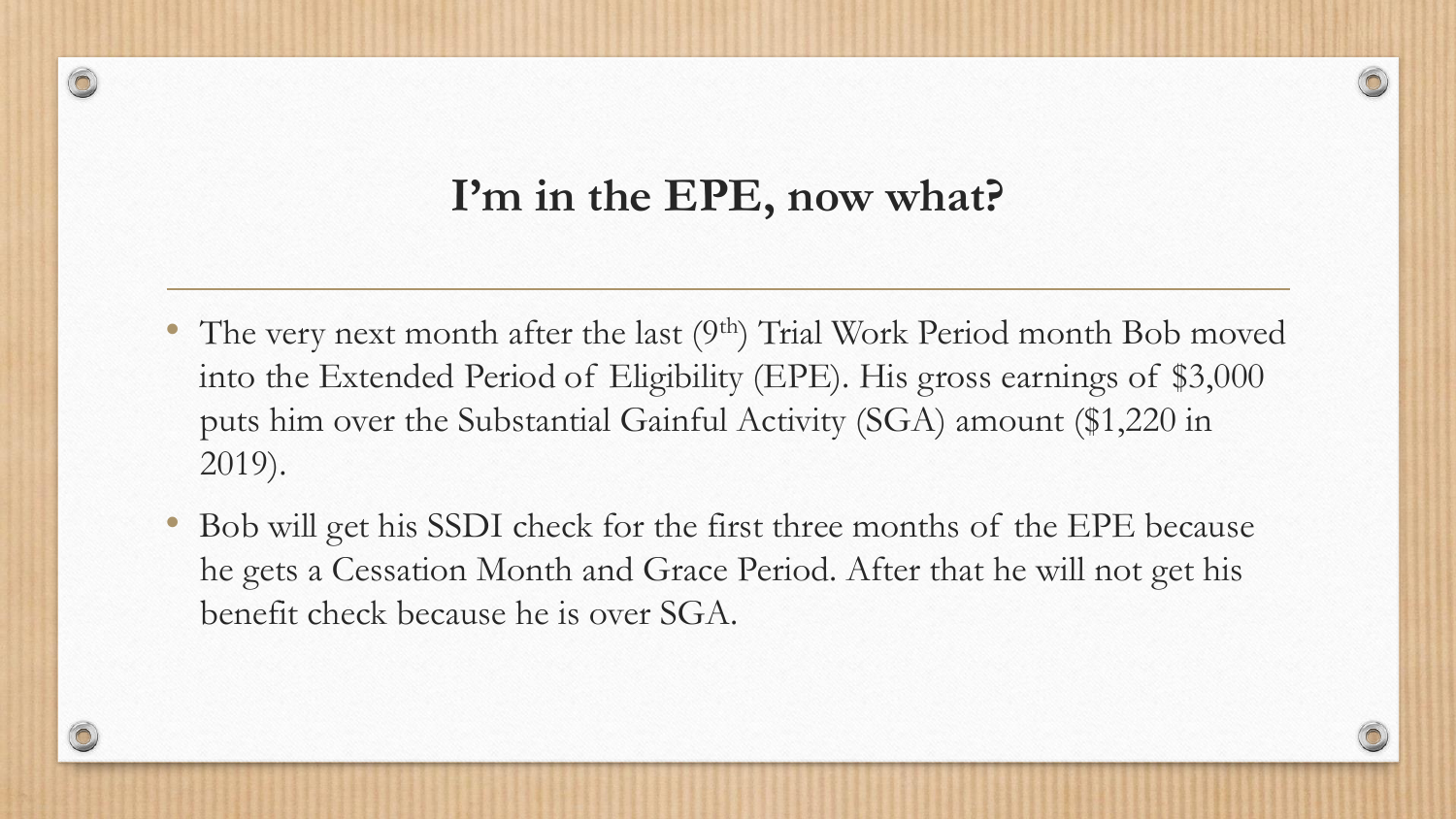#### **What happens if I can't continue to work full-time?**

- If Bob has to reduce hours because of the same or a related disability and he is no longer able to earn above the SGA amount his SSDI benefit will begin again after reporting the reduction in pay to SSA if still in the 36 month Extended Period of Eligibility.
- If Bob is able to work part-time and earns \$1,000 he is under SGA so would continue to receive his SSDI. His financial outcome would then be \$2,250 (SSDI of \$1,250+ Earned Income of \$1,000).

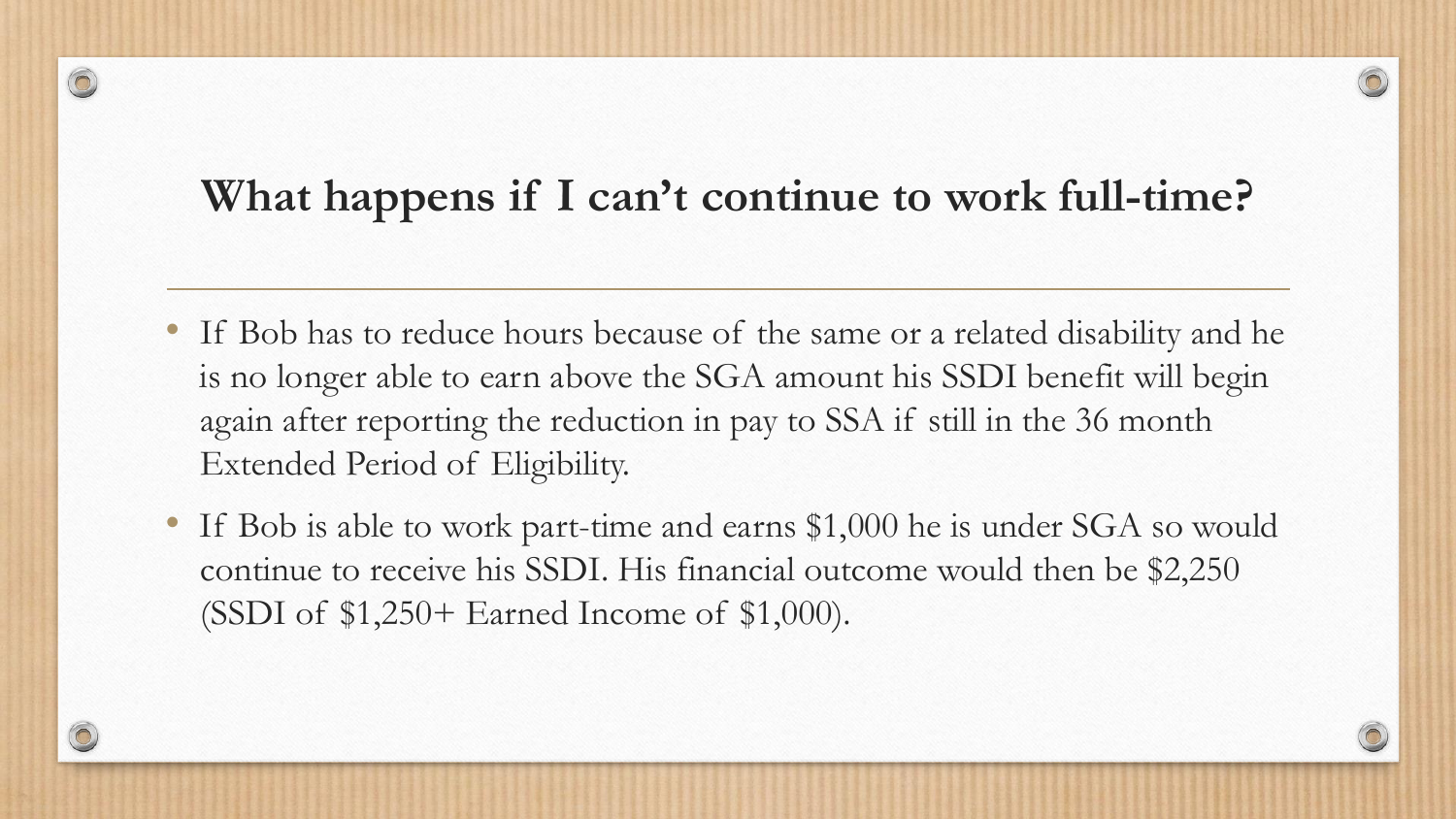#### **How does SSA count my income?**

 $\circledcirc$ 

SSA always looks at gross income, this is before any deductions come out, unless you are self-employed.

For self-employment SSA looks at the number of hours you work per month and Net Earnings from Self-Employment (NESE)

There are other work incentives that actually reduce the amount of gross income counted if you are eligible.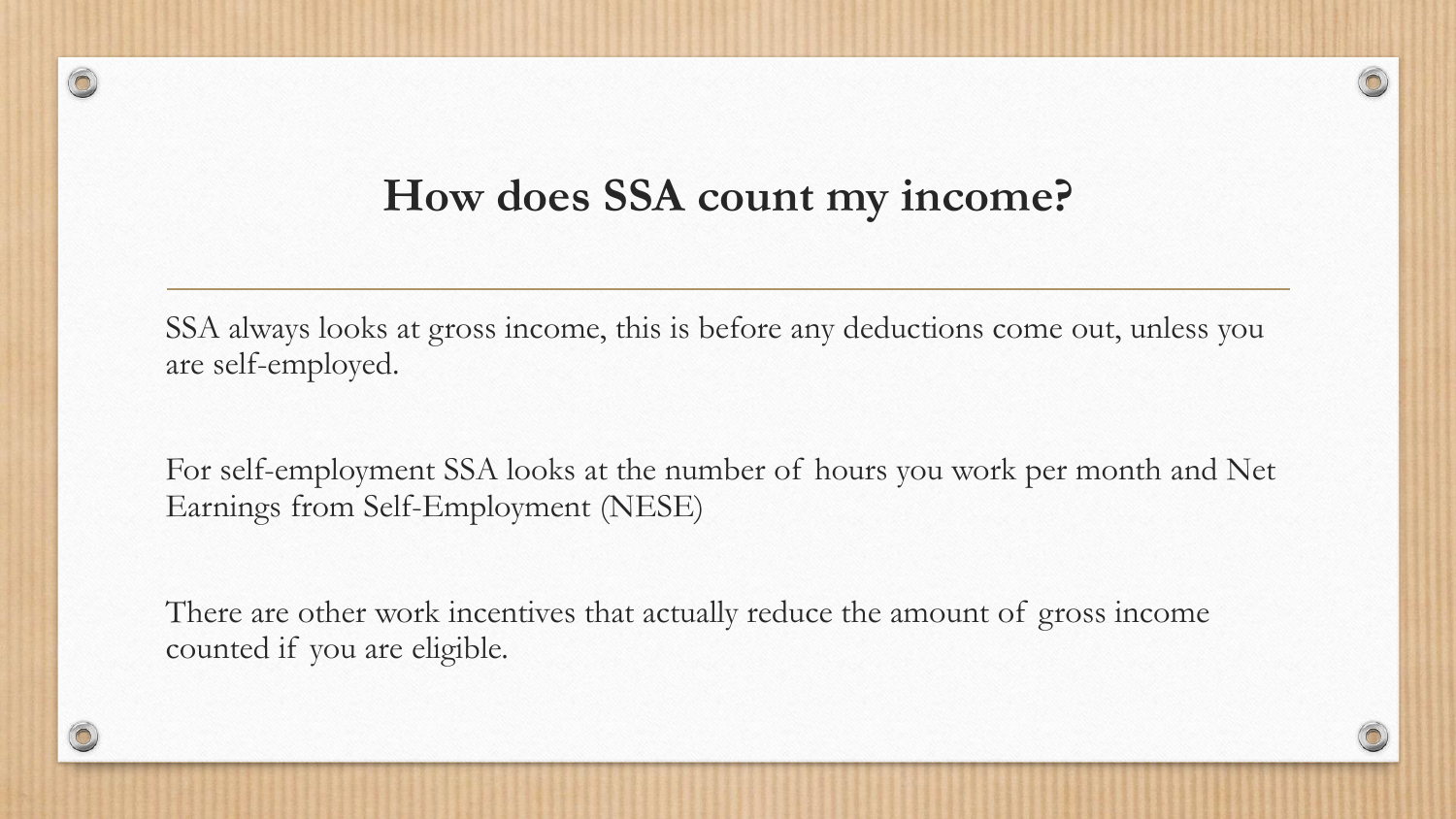### Other Work Incentives

 $\odot$ 

- Expedited Reinstatement of Benefits
- Impairment Related Work Expenses
- Subsidies and Special Conditions
- Extended Medicare Coverage
- Ticket to Work

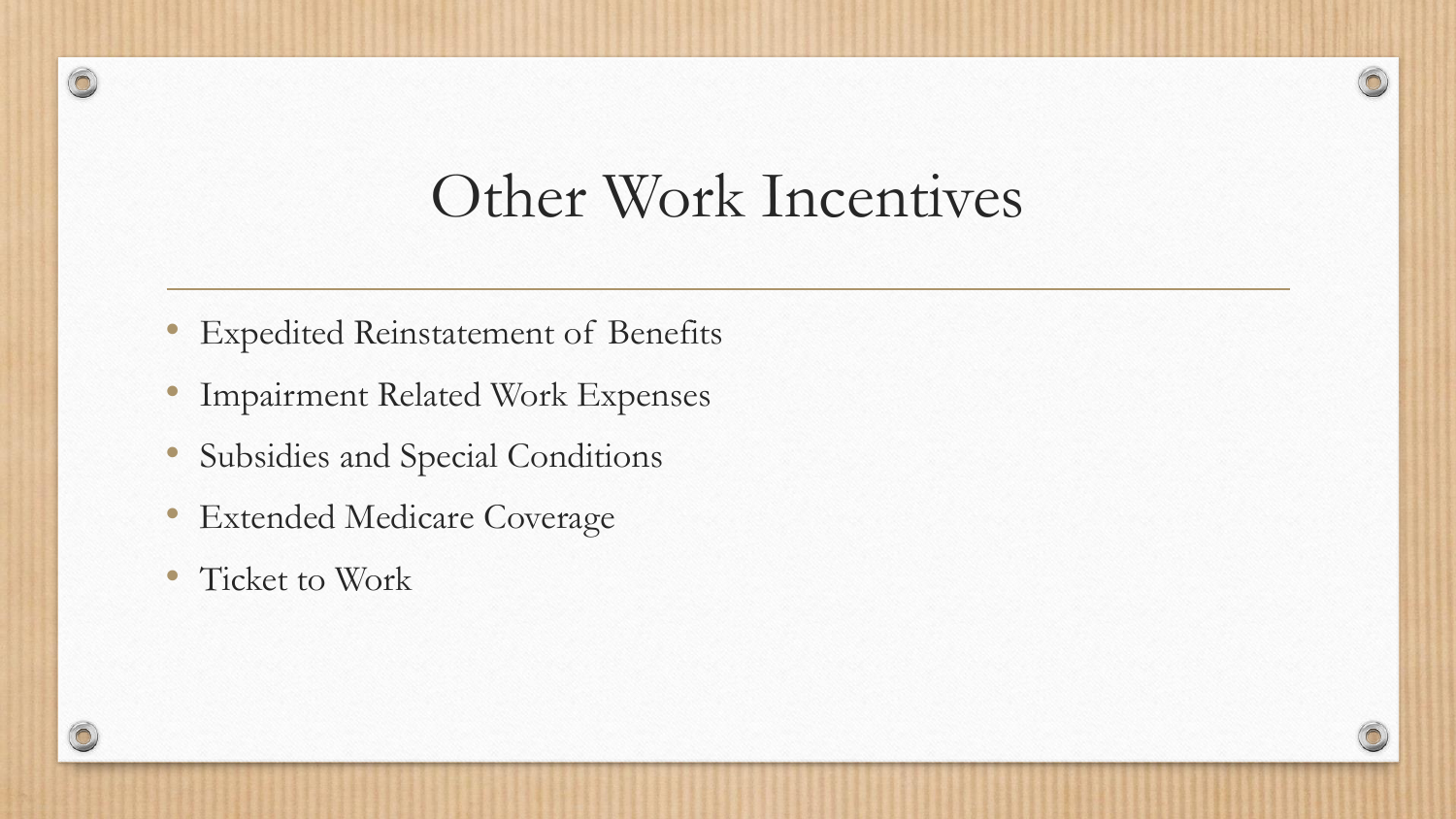#### **Expedited Reinstatement of Benefits (EXR)**

 $\circledcirc$ 

If your cash payments ended because of your work and earnings after the Extended Period of Eligibility, and you stop work within five years of when your benefits ended, you may be able to have your benefits started again right away through a request for EXR. The EXR provision allows you to receive up to six months of temporary cash benefits while SSA conducts a medical review to decide if they can reinstate your benefits. If reinstated your benefits continue.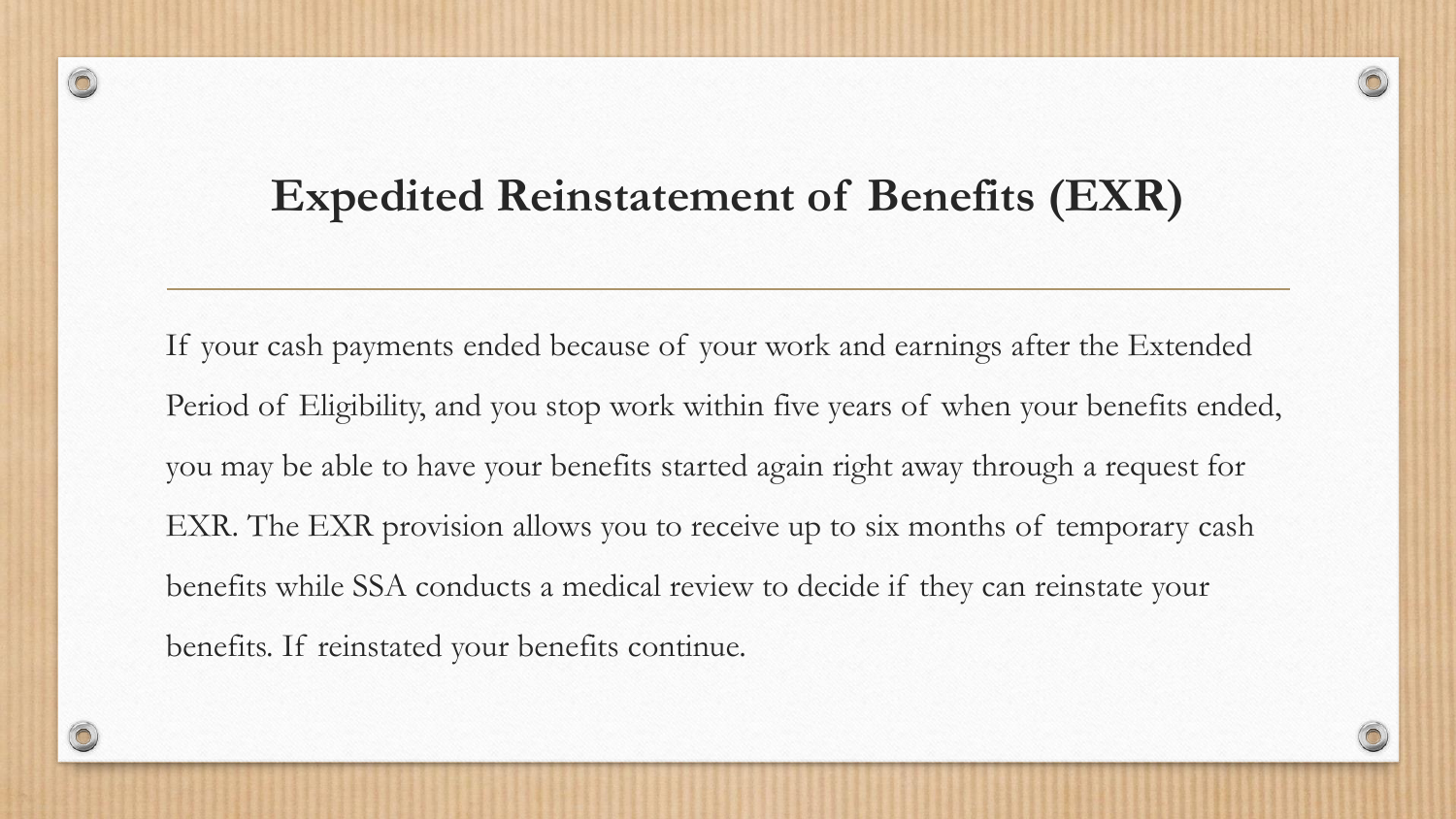#### **Impairment Related Work Expenses (IRWE)**

- SSA deducts the cost of certain impairment-related items and services that you need to work from your gross earnings when they decide if your work is substantial gainful activity (SGA). It does not matter if you also use these items and services for non-work activities. SSA deducts IRWE for SGA purposes when:
- The item(s) or service(s) enables you to work;
- You need the item(s) or service(s) because of a physical or mental impairment;
- You pay for the item(s) or service(s) and are not reimbursed by another source;
- The cost is "reasonable"

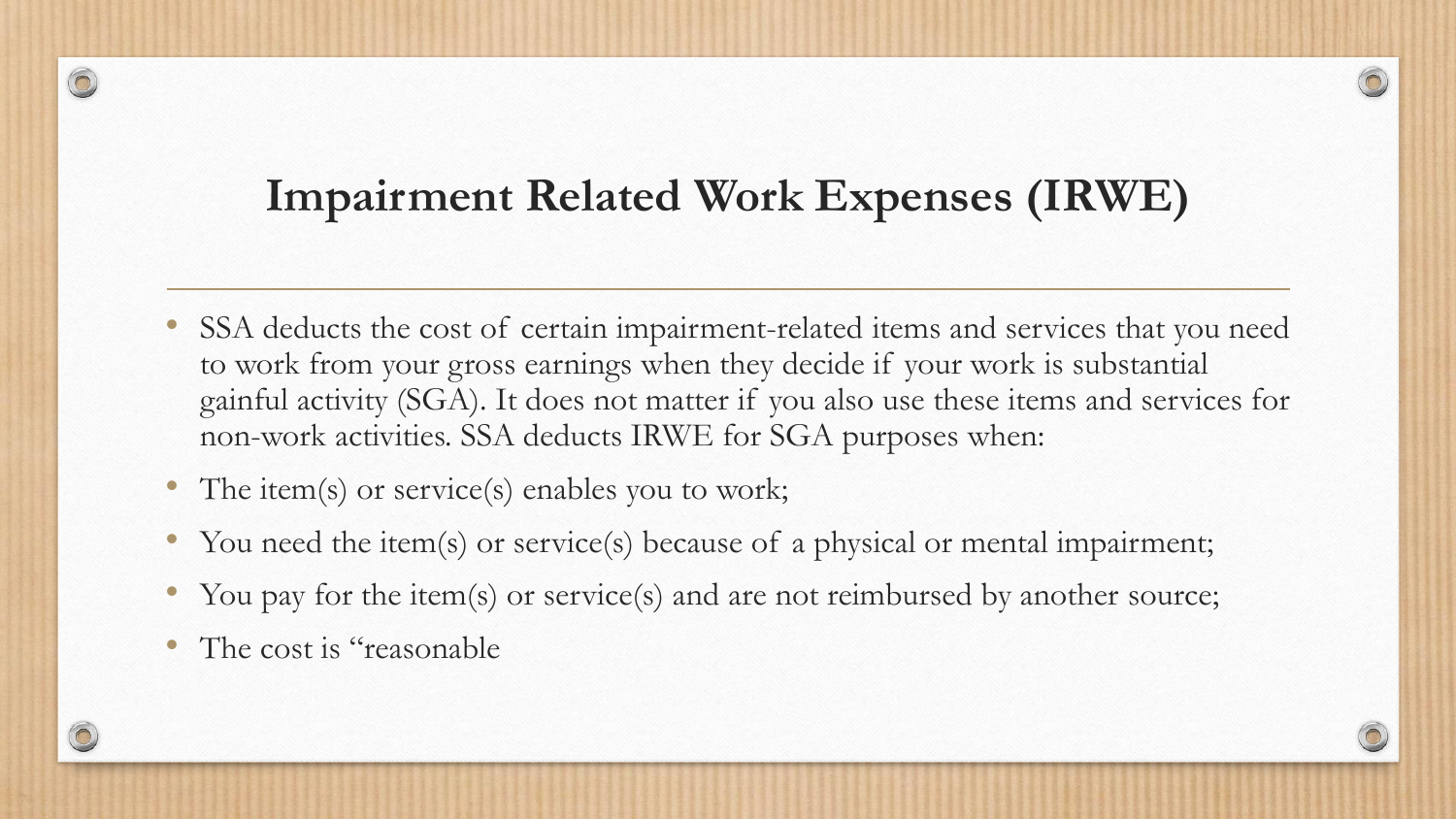#### **Subsidies and Special Conditions**

- A *subsidy* is support provided by your employer that may result in your receiving more pay than the actual value of the services you perform.
- *Special conditions* refers to support and on the job assistance provided by your employer, or by someone other than your employer, for example, a vocational rehabilitation agency. Because of this support, you may receive more pay than the actual value of the services you perform.
- SSA only uses earnings that represent the real value of the work you perform to decide if your work is at the SGA level.

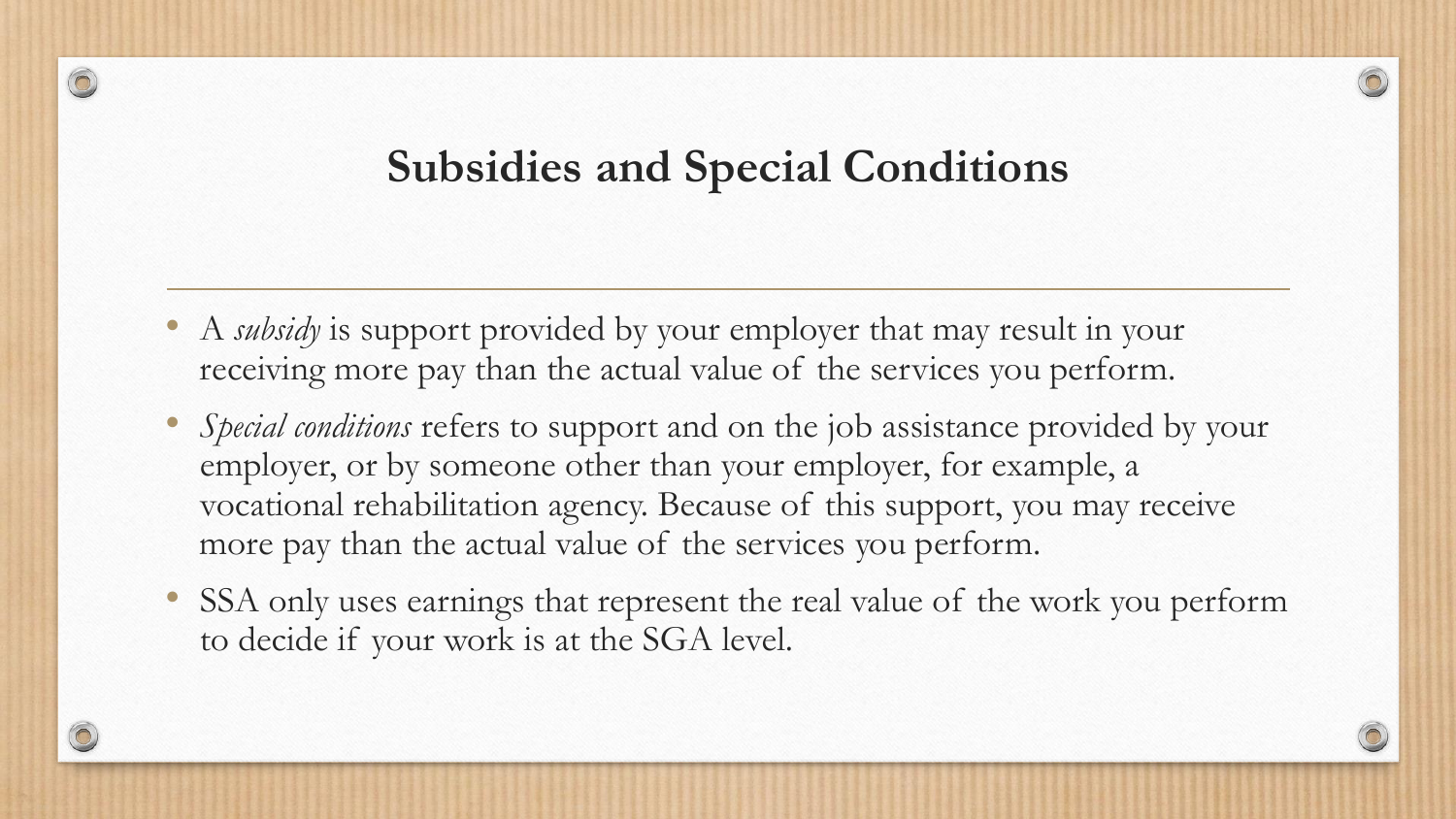#### **Extended Medicare Coverage**

 $\circledcirc$ 

Most persons with disabilities who work will continue to receive at least 93 consecutive months (seven years and nine months) of Hospital Insurance (Part A); Supplemental Medical Insurance (Part B), if enrolled; and Prescription Drug coverage (Part D), if enrolled, after the nine-month Trial Work Period (TWP). You do not pay a premium for Part A. Although cash benefits may **cease** due to work activity, you have the assurance of continued health insurance.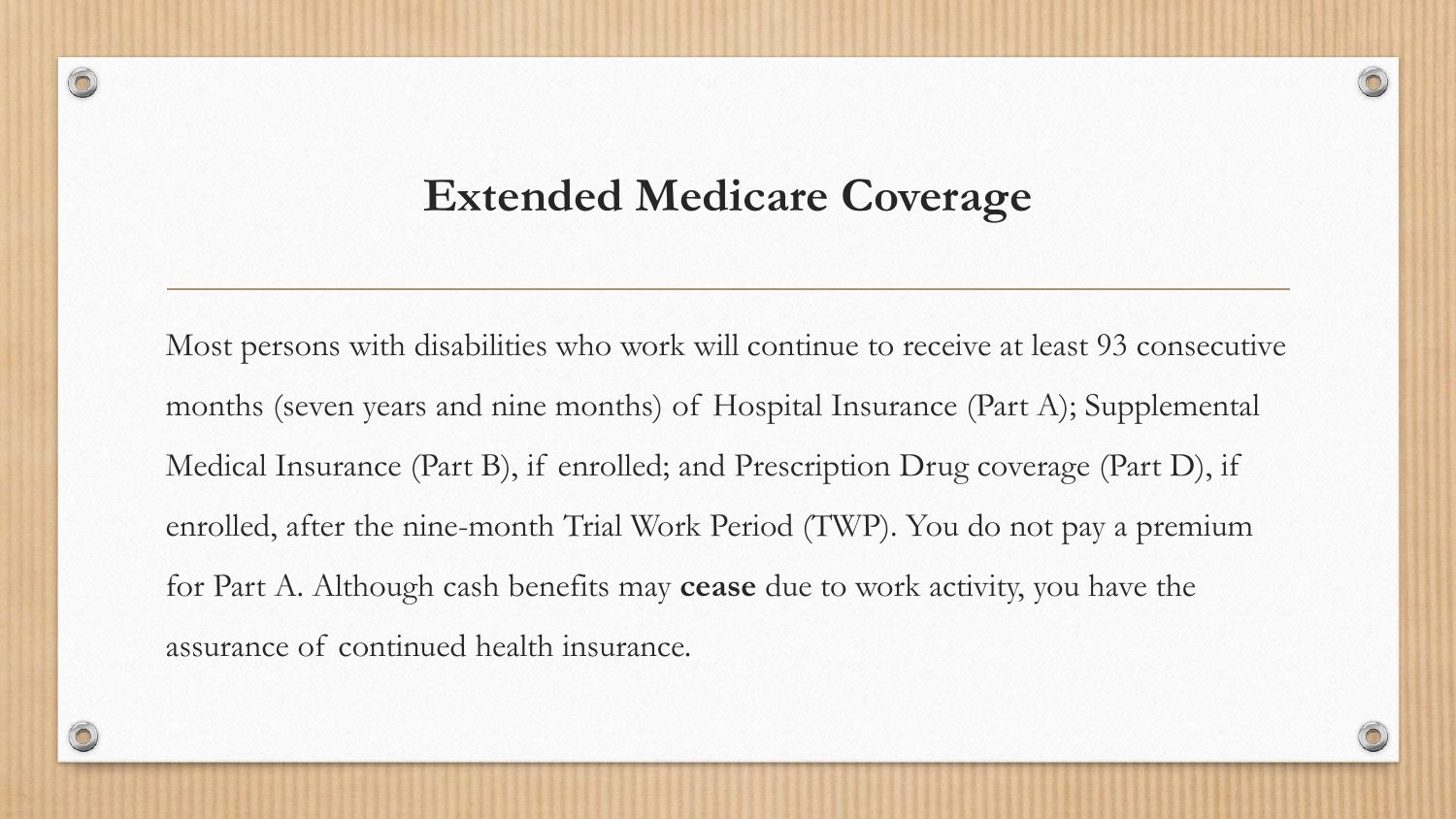#### **Ticket to Work**

 $\circledcirc$ 

Ordinarily Social Security reviews your medical condition from time to time to see whether you have a disability through a process called the medical Continuing Disability Review (CDR). When you are working with Michigan Rehabilitation Services and you are making "timely progress" following your employment plan, Social Security will not conduct a review of your medical condition if your plan started before they started the review. As long as you continue making progress in your plan you are covered from having a medical CDR.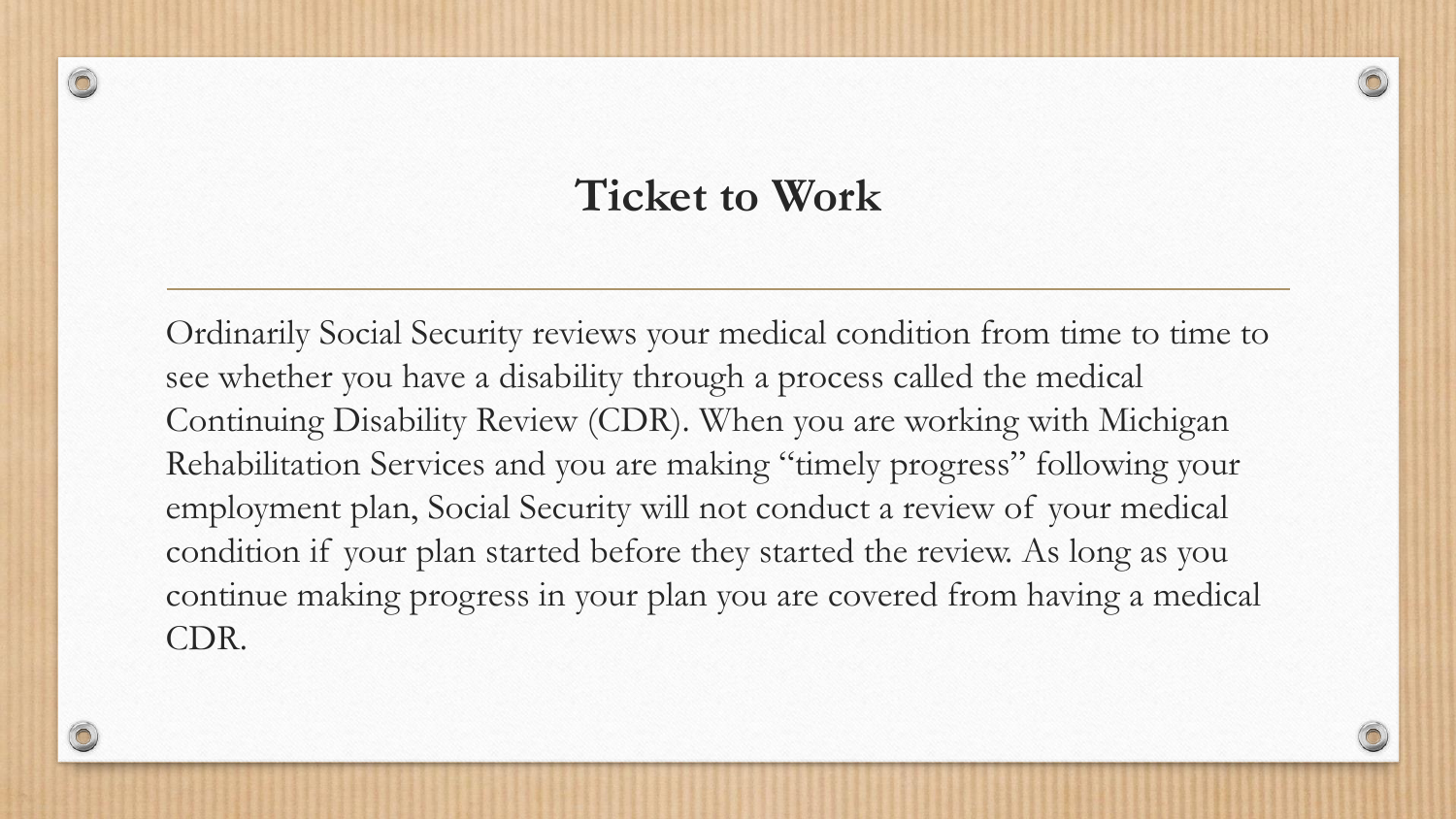#### **What Should I Report?**

- Let your local Social Security Administration office know that you are working.
- Get copies of your paystubs.
- It is important that you provide information on how much your gross earnings are so that SSA can keep track of your use of TWPs and EPE months.
- If you do not report your income it could cause you to go into an overpayment and you will be required to pay back any amount you were overpaid.